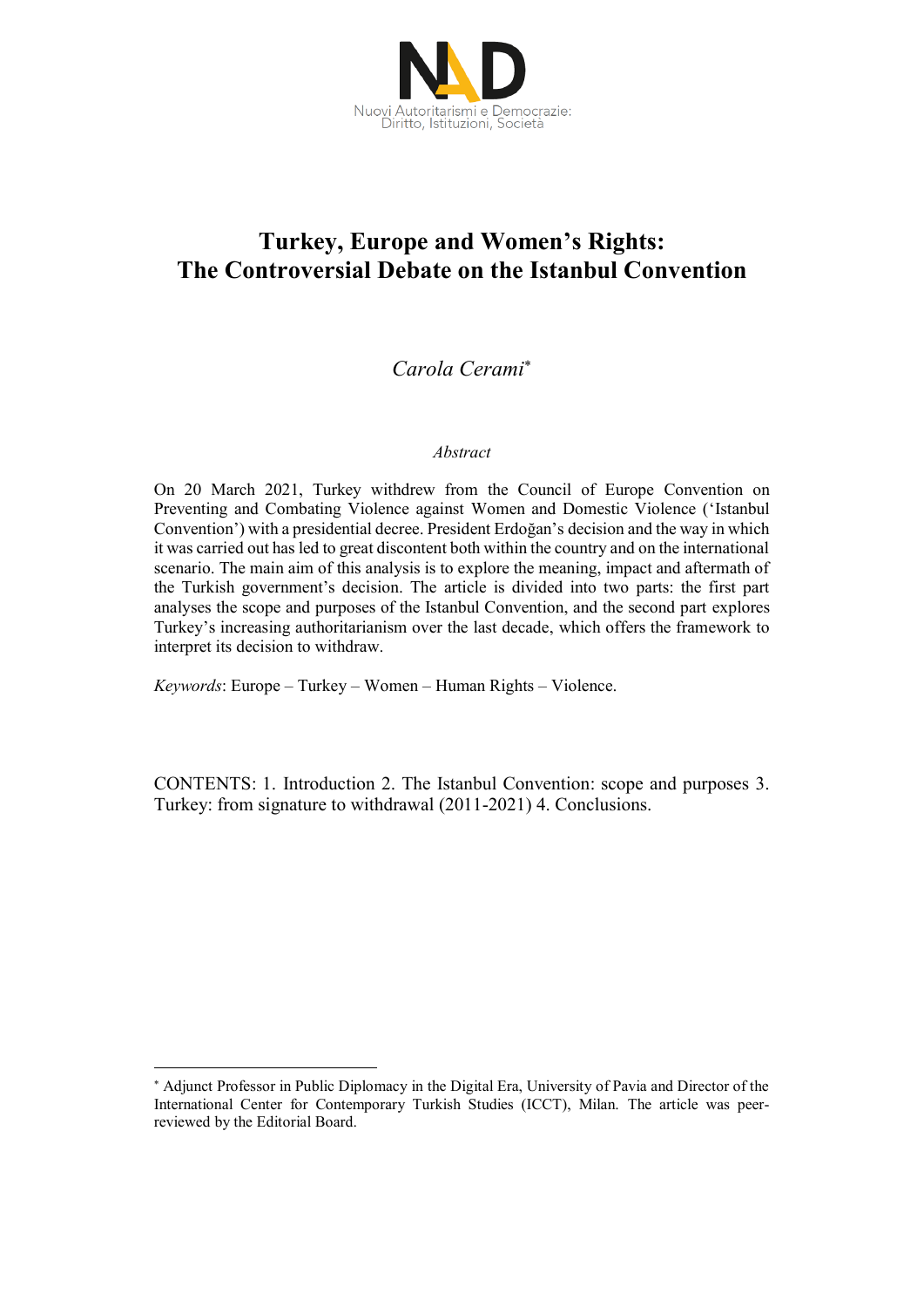#### **1***. Introduction*

«The Republic of Turkey withdraws from the Council of Europe Convention on preventing and combating violence against women and domestic violence (CETS No. 210) done at Istanbul on 11 May 2011, pursuant to Article 80 thereofs<sup>1</sup>.

This declaration, contained in a verbal note from the Permanent Representation of Turkey to the Council of Europe, registered at the Secretariat General on 22 March 2021, formalised Turkey's decision to withdraw from the Council of Europe Convention on Preventing and Combating Violence against Women and Domestic Violence, known as the 'Istanbul Convention' 2 .Turkey was the first country to sign the Convention in 2011 and subsequently to ratify it on 12 March 2012. Ten years later, the decision to withdraw came through a decree, signed by President Erdoğan on 20 March 2021, without any parliamentary debate<sup>3</sup>. President Erdoğan's decision and the way in which it was carried out led to great discontent both within the country and abroad.

In Turkey, the decision sparked the immediate reaction of civil society: thousands of women took to the streets in defence of the Convention, expressing their growing dissent towards the President and his party<sup>4</sup>. Women's rights activists, lawyers and opposition politicians denounced Erdoğan's decree, insisting that Turkey cannot legally be taken out of an international convention ratified by Parliament with a Presidential decree<sup>5</sup>.

There were also negative reactions in Europe and on the international scenario. The High Representative of the European Union for Foreign Affairs and Security Policy, Josep Borrell Fontelles, said: «We cannot but regret deeply and express incomprehension towards the decision of the Turkish government to withdraw from this Convention […]. This decision risks compromising the protection and fundamental rights of women and girls in Turkey [...]. We therefore cannot but urge Turkey to reverse its decision» 6 . Council of Europe leaders reacted to Turkey's announcement with a joint statement: «We thus deeply regret the decision of the President of Turkey to withdraw from this Convention widely supported in the

<sup>1</sup> https://www.coe.int/en/web/conventions/search-on-treaties/-/conventions/treaty/210/declarations.

<sup>2</sup> On 20 March 2021, Turkey unilaterally withdrew from the Istanbul Convention. Article 80 of the Istanbul Convention permits any party to denounce it by notifying the Council of Europe. https://www.coe.int/it/web/conventions/full-list/-/conventions/treaty/210.

<sup>&</sup>lt;sup>3</sup> The Turkish President's decision concerning Turkey's withdrawal from the Istanbul Convention that was taken on the basis of the Presidential Decree No. 9 was published in the Official Gazette on 20 March 2021.

<sup>4</sup> E. Yalcinalp, *Turkey Erdogan: Women Rise Up Over Withdrawal from Istanbul Convention,* BBC Turkish, Istanbul, 26 March 2021.

<sup>5</sup> N. Semercioglu, *Turkey's Withdrawal from the Istanbul Convention*, in *Int'l J. Const. L. Blog*, 22 April 2021, at: http://www.iconnectblog.com/2021/04/turkeys-withdrawal-from-the-istanbulconvention/.

<sup>6</sup> Statement by High Representative/Vice-President Josep Borrell on Turkey's withdrawal of the Istanbul Convention: https://eeas.europa.eu/headquarters/headquarters-homepage/95380/turkeystatement-high-representativevice-president-josep-borrell-turkey%E2%80%99s-withdrawalistanbul\_en.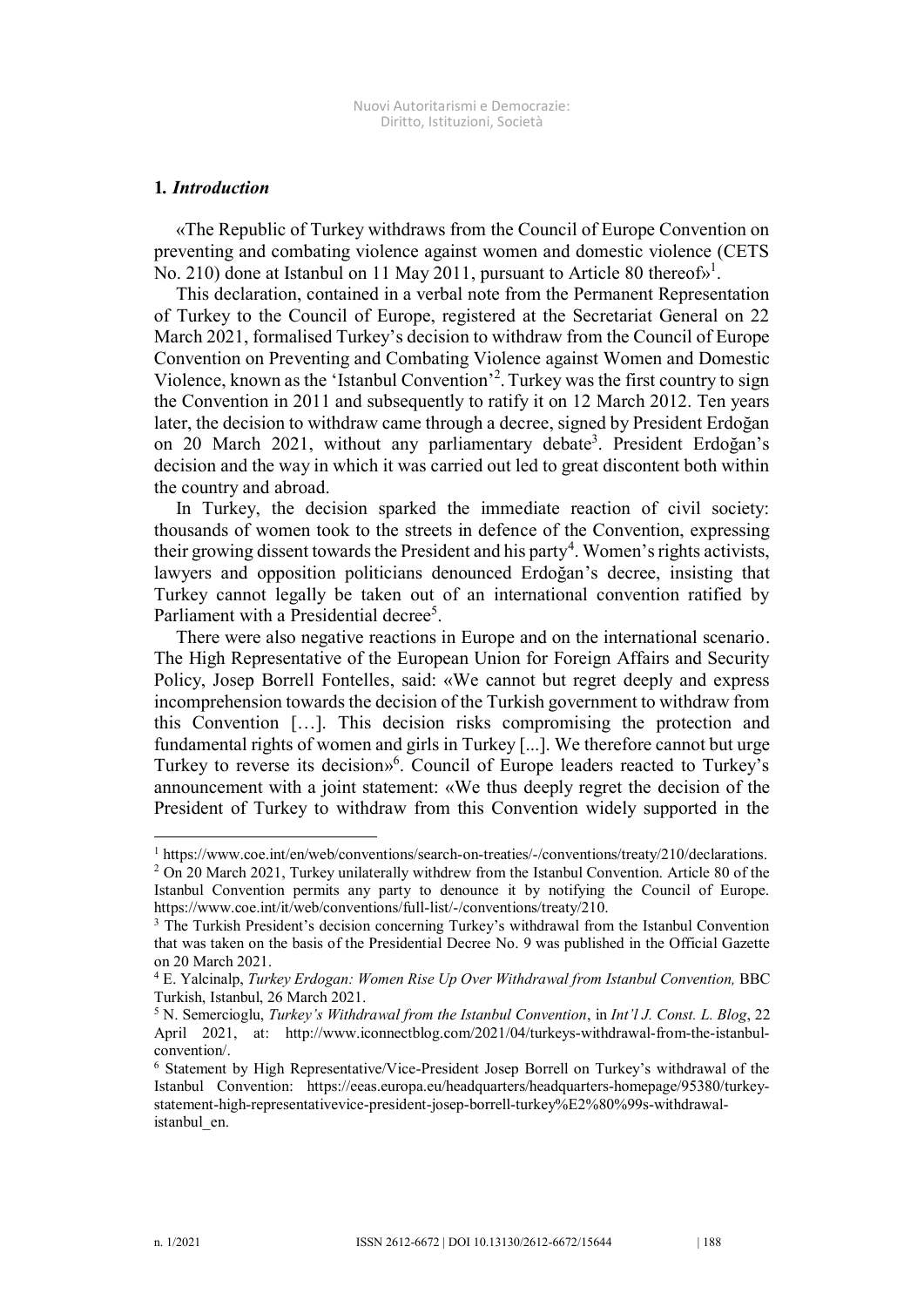country, without any parliamentary debate […]. We therefore call on the Turkish authorities not to weaken the international system to protect women against violence put in place by the Istanbul Convention» 7 . Even US President Joe Biden, in an official and timely statement, strongly expressed his disappointment: «Turkey's sudden and unwarranted withdrawal from the Istanbul Convention is deeply disappointing [...]. This is a disheartening step backward for the international movement to end violence against women globally»<sup>8</sup>.

The main aim of this article is to analyse the meaning, impact and aftermath of the Turkish government's decision. The analysis is based on the following questions: why is the Istanbul Convention so important and what are its main purposes? Why did Erdoğan decide to withdraw Turkey from the Convention and what path has the country taken in recent years that led to such a change?

#### **2***. The Istanbul Convention: scope and purposes*

The Council of Europe Convention on Preventing and Combating Violence against Women and Domestic Violence ('Istanbul Convention') was an important development to protect women against violence. It was also significant in the development of international law. The Istanbul Convention requires States to protect women against violence<sup>9</sup>. The goals it proposes are broad, ambitious and relevant, as defined in art. 1: «a) protect women against all form of violence, and prevent, prosecute and eliminate violence against women and domestic violence; b) contribute to the elimination of all forms of discrimination against women and promote substantive equality between women and men, including by empowering women; c) design a comprehensive framework, policies and measures for the protection of and assistance to all victims of violence against women and domestic violence; d) promote international co-operation with a view to eliminating violence against women and domestic violence; and e) provide support and assistance to organisations and law enforcement agencies to effectively co-operate in order to adopt an integrated approach to eliminating violence against women and domestic violence»<sup>10</sup>.

According to the Convention, violence against women «is understood as a violation of human rights and a form of discrimination against women and shall mean all acts of gender-based violence that result in, or are likely to result in, physical, sexual, psychological or economic harm or suffering to women» (art. 3).

<sup>7</sup> https://www.auswaertiges-amt.de/en/newsroom/news/-/2449202.

<sup>8</sup> Statement by President Biden on Turkey's withdrawal from the Istanbul Convention:

https://www.whitehouse.gov/briefing-room/statements-releases/2021/03/21/statement-by-

president-biden-on-turkeys-withdrawal-from-the-istanbul-convention/.

<sup>9</sup> J. Niemi, L. Peroni, V. Stoyanova, *Introduction. The Istanbul Convention as a Vesponse to Violence against Women in Europe,* in J. Niemi, L. Peroni, V. Stoyanova (eds.), *International Law and Violence against Women. Europe and the Istanbul Convention*, Routledge, London and New York, 2020, p. 1. The Convention was adopted by the Committee of Ministers and opened for signature in Istanbul on 11 May 2011; it entered into force on the 1<sup>st</sup> of August 2014.

<sup>10</sup> https://www.coe.int/en/web/conventions/full-list/-/conventions/rms/090000168008482e.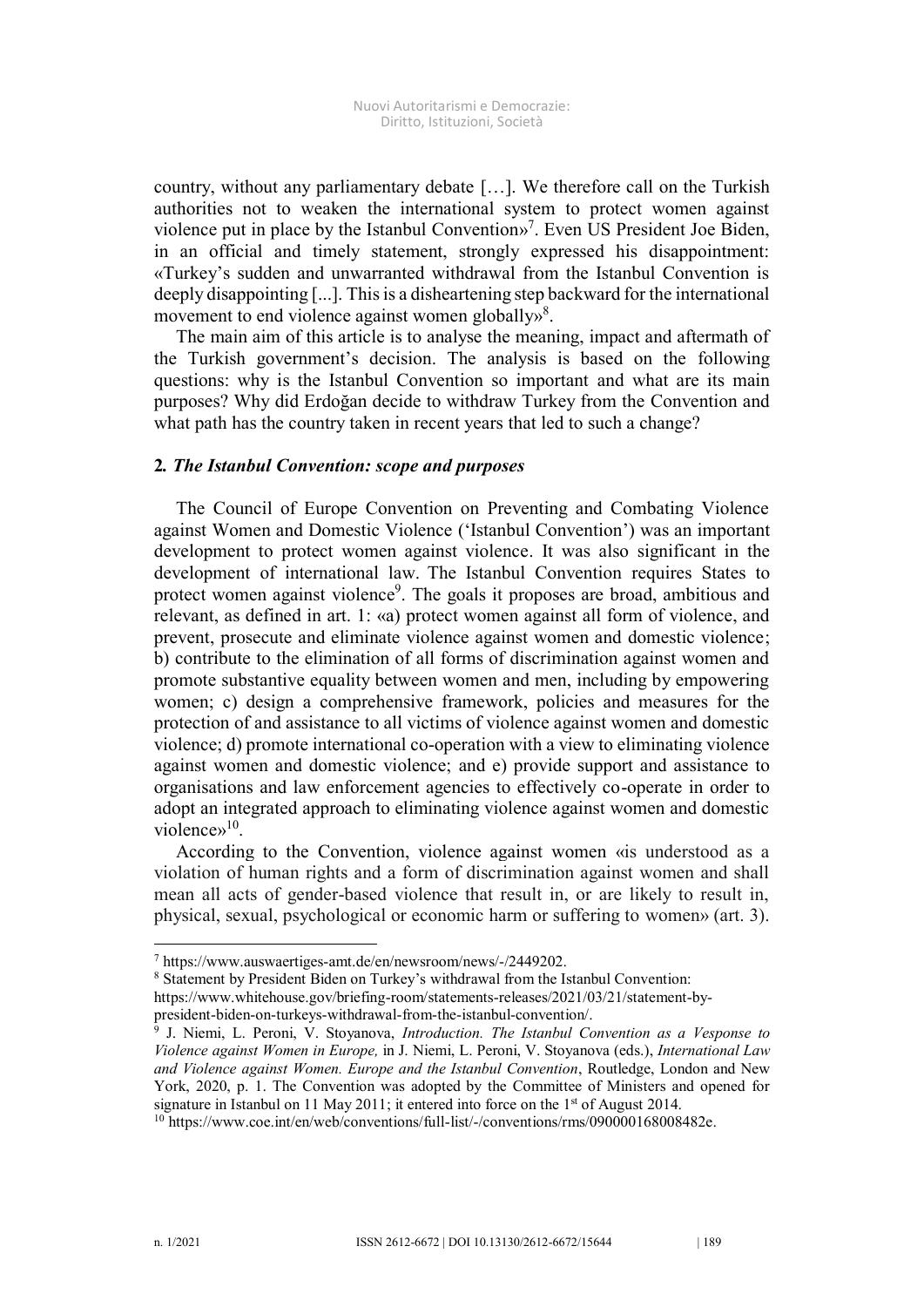The specific forms of violence mentioned in the Convention are the following: physical and psychological violence, coercion and arbitrary deprivation of liberty, sexual violence and harassment, stalking, forced marriages, female genital mutilation, abortion and forced sterilisation, and sexual crimes committed in the name of so-called 'honour' (artt.  $33-42$ )<sup>11</sup>. Furthermore, it is established that the implementation of the Convention by the contracting parties «shall be secured without discrimination on any ground such as sex, gender, race, colour, language, religion, political or other opinion, national or social origin, association with a national minority, property, birth, sexual orientation, gender identity, age, state of health, disability, marital status, migrant or refugee status, or other status» (art. 4 point 3).

The Convention offers guidance to States and their respective national authorities to give an adequate multidisciplinary response to violence through the four pillars (four Ps): prevention of violence, protection of survivors and reparation, prosecution of perpetrators, and integrated and co-ordinated policies<sup>12</sup>. These four Ps constitute the structure of the Convention itself, its meaning and its  $a$ ims<sup>13</sup>.

Finally, as an international instrument, the Convention promotes and provides a legal basis for international cooperation in the protection of victims, in the investigation and prosecution of crimes covered by the Convention and in the enforcement of judgments (art.  $62)^{14}$ . The Convention also establishes a specific monitoring mechanism ('GREVIO') in order to ensure effective implementation of its provisions by the parties (artt. 66-68).

The Istanbul Convention has already had a remarkable impact in Europe, which is supported by the implementation and monitoring system of the Convention<sup>15</sup>. Yet a decade after its birth, the Convention was overwhelmed by disinformation campaigns and unexpectedly became a battleground between progressive and conservative forces<sup>16</sup>. Particularly in Central and Eastern Europe, the Convention has received strong political resistance; it has been seen as a threat to traditional family structure and 'family values' and has become the target of nationalist, conservative and populist rhetoric<sup>17</sup>.

Turkey also fits into this scenario. The Turkish government, despite initial enthusiasm, expressed growing opposition to the provisions of the Convention over

<sup>11</sup>*Ibidem*.

<sup>12</sup> https://womenlobby.org/IMG/pdf/ic-2.pdf.

<sup>13</sup> https://www.coe.int/en/web/gender-matters/council-of-europe-convention-on-preventing-andcombating-violence-against-women-and-domestic-violence.

<sup>14</sup> J. Niemi, L. Peroni, V. Stoyanova, *Introduction. The Istanbul Convention as a Vesponse to Violence against Women in Europe*, cit,. pp. 8-10.

<sup>15</sup> *Idem*, p. 11.

<sup>&</sup>lt;sup>16</sup> https://www.gmfus.org/blog/2021/04/30/istanbul-convention-framework-crisis.

<sup>17</sup> M. de La Baume, *How the Istanbul Convention Became A Symbol of Europe's Cultural Wars. The Effort to Reduce Violence Against Women, Once Relatively Uncontroversial, Has Become A Proxy for Growing European Political Divisions*, in *Politico*, 12 April 2021 https://www.politico.eu/article/istanbul-convention-europe-violence-against-women/.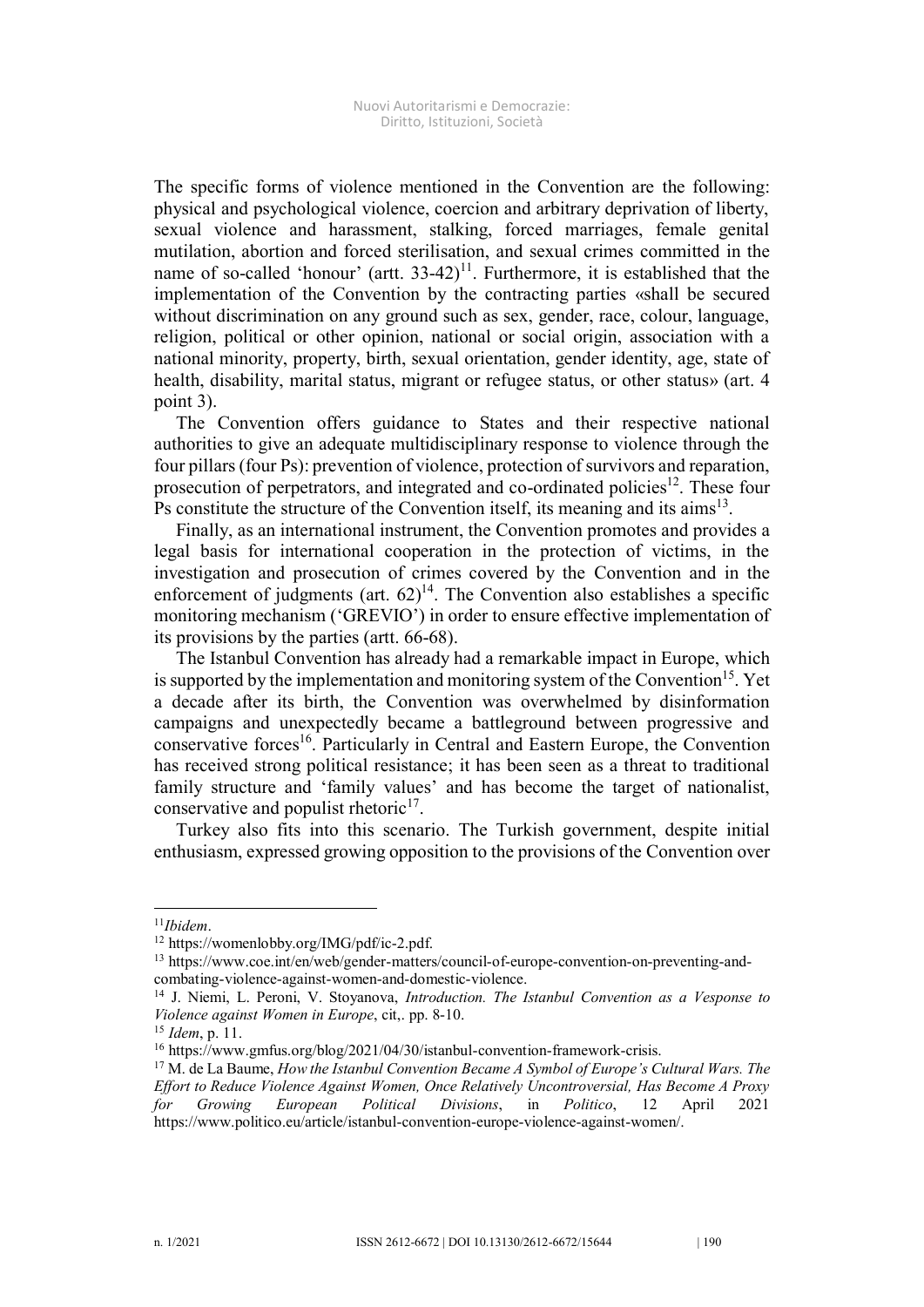the last few years, and finally reached the recent decision to withdraw. Turkey will officially exit the Convention on the 1<sup>st</sup> of July 2021.

#### **3***. Turkey: from signature to withdrawal (2011-2021)*

In order to understand Turkey's decision to withdraw, we need to reconstruct the path of increasing authoritarianism that it has taken over the last decade.

In 2011, President Erdoğan presented Turkey's participation in the Istanbul Convention as proof of the government's attention to the defence of women and human rights. Until then, the Turkish government, led by the *Justice and Development Party* (*Adalet ve Kalkınma Partisi*¸ AKP) since 2002, had aspired to present itself as a 'model' of compatibility between Islam, democracy, and secularisation, in a period of significant economic growth and rising 'soft power' potential in foreign policy<sup>18</sup>. This was the framework that allowed Erdoğan's government to sign the Istanbul Convention.

However, shortly thereafter, some important changes began to take place, both in internal and external relations. The AKP's third electoral victory made the party's leadership even more 'self-confident', not least because it further increased the concentration of political power in AKP's hands. The party exercised tight control over the economy, the civil service, the judiciary and the media. Meanwhile, the party's interest in completing the process of internal democratisation diminished.

At the same time, some events were destined to have a strong impact on the Turkish government. The so-called 'Arab Springs' created new challenges for Turkey's emerging soft power potential. Turkey's excessive involvement in the internal dynamics of countries in the Mediterranean and Middle East, along with its inability to play the role of a reliable regional mediator, weakened Turkey's ability to present itself as a 'model' of Islamic-democratic compatibility<sup>19</sup>.

On the domestic front, the events of Gezi Park, and the protest movement of Taksim Square in 2013 were the most visible signs of growing dissatisfaction within the country. The repressive behaviour of the Turkish police, along with Erdoğan's growing authoritarianism, fuelled discontent within Turkish civil society, which unsuccessfully sought pluralism and democracy, respect for minorities, individual freedom, the preservation of public spaces, freedom of press and speech, and non-interference in the religious choices of citizens<sup>20</sup>.

From that moment on, Erdoğan defined and consolidated his own authoritarian path. On 10 August 2014, Erdoğan, who had previously been the Prime Minister of the Turkish Republic, won the Presidential elections with the aim of replacing

<sup>18</sup> C. Cerami, *Rethinking Turkey's Soft Power in the Arab World: Islam, Secularism, and Democracy*, in *Journal of Levantine Studies (JLS),* Vol. 3 No. 2, 2013.

<sup>19</sup> Z. Öniş, *Turkey and the Arab Spring: Between Ethics and Self-Interest*, in *Insight Turkey*, Vol. 14 No. 3, 2012.

<sup>20</sup> C. Cerami, *Il movimento di protesta turco e la "battaglia delle idee": cittadinanza, spazi pubblici e democrazia*, in B. Airò, M. Zaccaria (a cura di), *I confini della cittadinanza nel nuovo Medio Oriente*, Viella, Roma, 2015.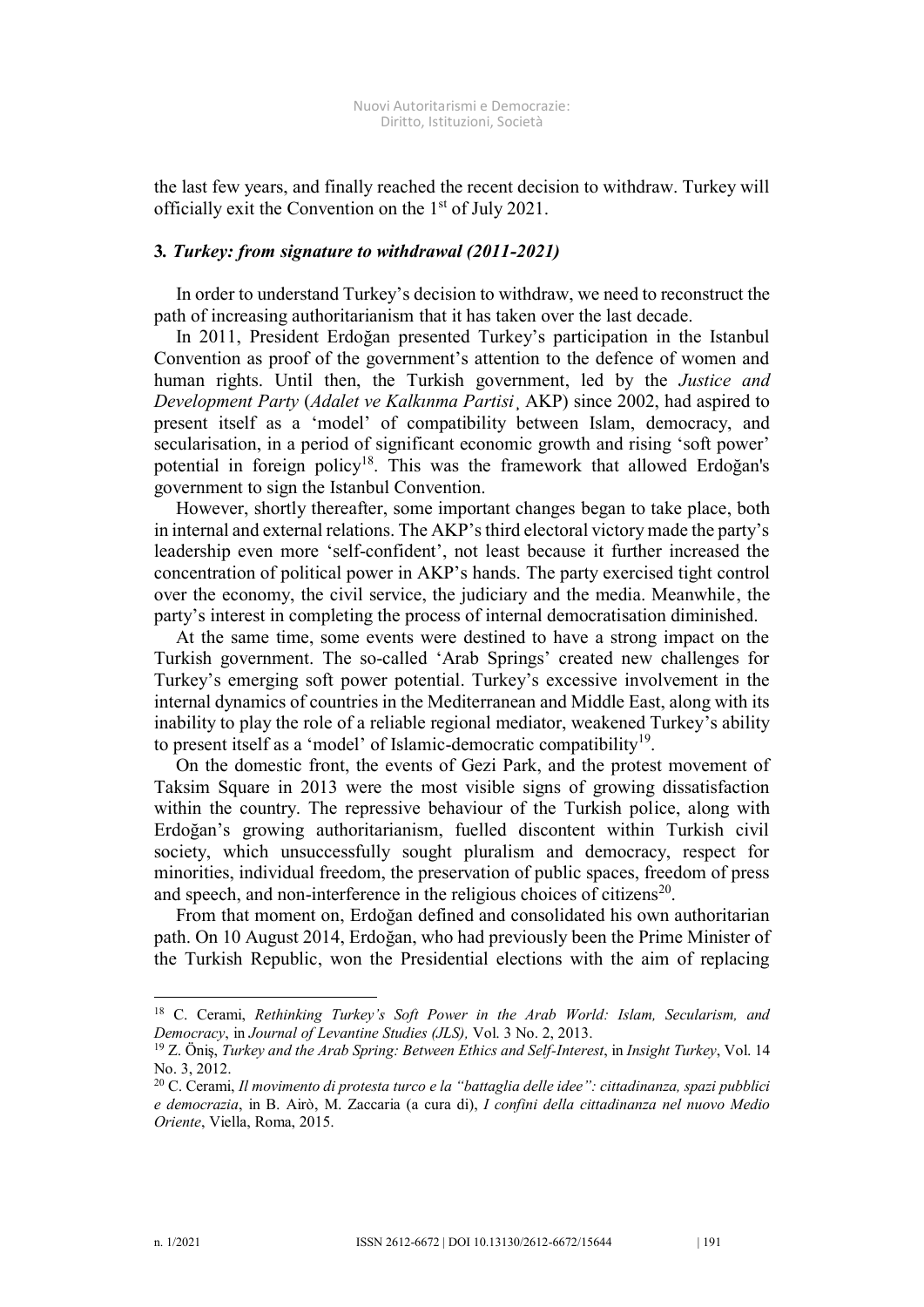parliamentary democracy with a presidential system. Turkey moved towards a form of 'illiberal democracy', in which, although the formal institutions of democracy existed, they were led by a majority (whose constituent element is religious conservatism) that monopolised power<sup>21</sup>. The 2016 coup attempt and the purge that followed allowed Erdoğan to take greater control of the armed forces, the economy, the bureaucracy, the judiciary and the media. The constitutional referendum in 2017 and the presidential elections in 2018 brought a new system of power to Turkey: the Head of State acquired almost unlimited powers and the office of prime minister was eliminated. Erdoğan also forged an electoral alliance with the ultra-nationalist far-right MHP party. Meanwhile, faced with a growing economic crisis and a gradually more aggressive foreign policy, he defined an increasingly authoritarian, Islamist and conservative agenda.

This is the scenario that led to a series of criticisms of the Istanbul Convention, and that resulted in the decision to withdraw from the treaty. Women's rights have become the latest battleground in Erdoğan's war to obtain the support of the more conservative electorate<sup>22</sup>. Islamic and conservative religious groups are close to President Erdoğan and necessary in difficult times. The government defends its position by arguing that the Convention had become a divisive element within Turkish society. The text is accused of questioning the values of the 'traditional' family and of promoting LGTB culture, in reference to a semantic controversy linked to the concept of 'gender'.

On 22March 2021, Turkey's Communication Directorate published a statement providing the 'official' reasons for withdrawal:

The Istanbul Convention, originally intended to promote women's rights, was hijacked by a group of people attempting to normalize homosexuality – which is incompatible with Turkey's social and family values. Hence the decision to withdraw. Turkey is not the only country who has serious concerns about the Istanbul Convention. Six members of the European Union (Bulgaria, Hungary, Czechia, Latvia, Lithuania and Slovakia) did not ratify the Istanbul Convention. Poland has taken steps to withdraw from the Convention, citing an attempt by the LGBT community to impose their ideas about gender on the entire society<sup>23</sup>.

The 'official' motivation offered by the Turkish government has opened up a further field of controversy, attracting not only the protests of women and women's movements but also those of the entire LGBT community and a growing segment

<sup>21</sup> Z. Öniş, *Monopolizing the Centre: The AKP and the Uncertain Path of Turkish Democracy*, in *International Spectator*, Vol. 50 No. 2, 2015.

<sup>22</sup> L. Boulton, *Erdogan Sacrifices Women's Protection in Appeal to Conservatives. Turkey's President Seeks to Boost His Power as The Economy Suffers Under His Mismanagement*, in *Financial Times*, 25 March 2021.

<sup>23</sup> https://www.iletisim.gov.tr/english/duyurular/detay/statement-by-the-directorate-ofcommunications-on-turkiyes-withdrawal-from-the-istanbul-convention.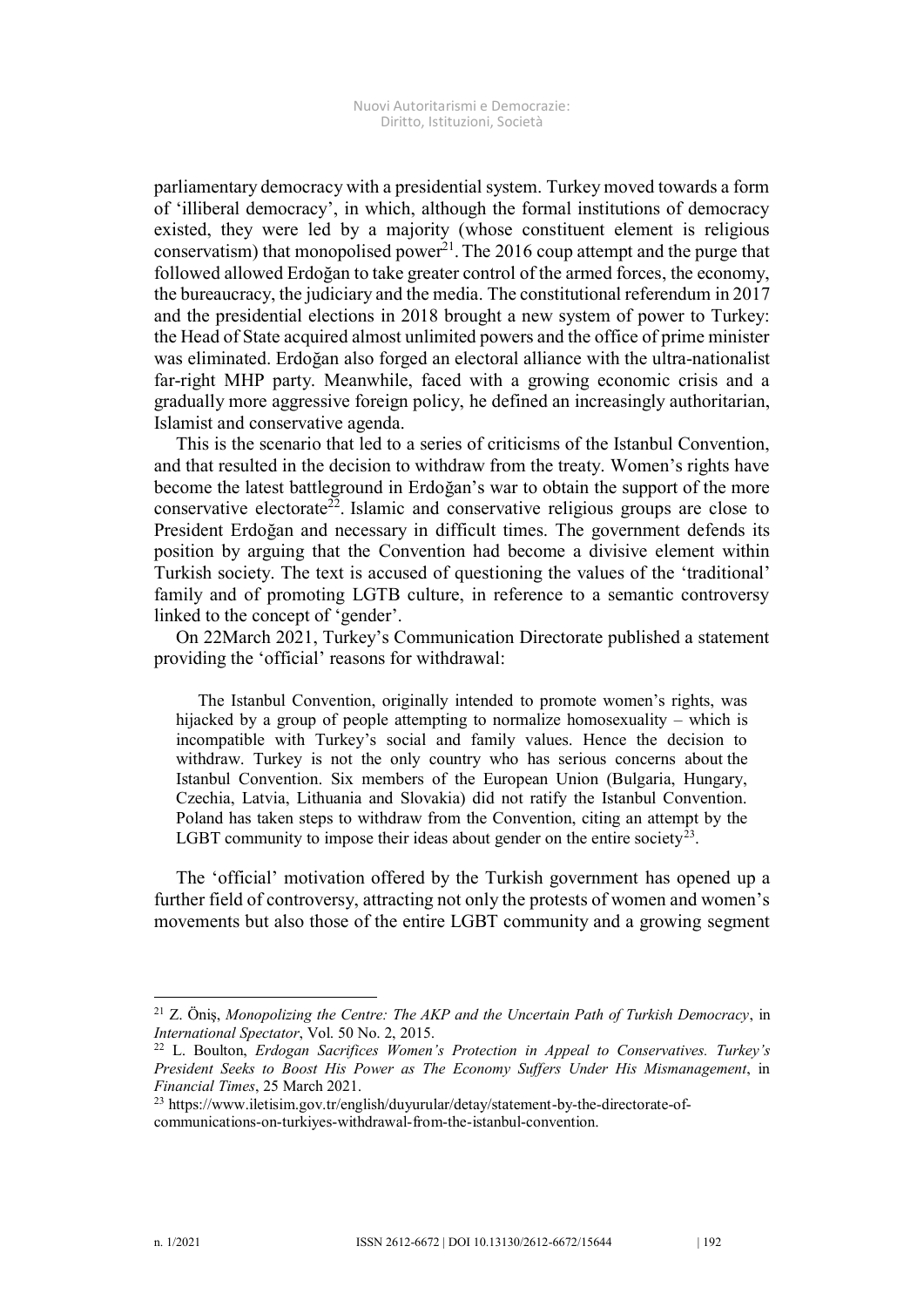of Turkish civil society<sup>24</sup>. President Erdoğan decided to ride the wave of the unprecedented campaign against the ratification of the Istanbul Convention on the basis of the so-called 'war of gender', used by right-wing and religious fundamentalists, and conservative groups<sup>25</sup>. Yet this motivation seems to be misplaced in the light of the Convention text<sup>26</sup>. The Istanbul Convention is the Council of Europe's key international treaty to combat violence against women and domestic violence and has served as a model to protect women more effectively, increase funding to support victims, and create help lines and shelters. Turkey's withdrawal from the Istanbul Convention and its justification for doing so have the potential to strengthen the disinformation campaign in Central and Eastern Europe $2^7$ . Erdoğan therefore fits into this political debate, fuelling the controversy and using women's rights as a 'bargaining chip' to gain support from the more conservative electorate, in a moment of political, economic, and social difficulties.

The year 2023 will mark the centenary of the Turkish Republic and a double date: the presidential and legislative elections that Erdoğan cannot afford to lose. He will use all his cards to strengthen his conservative electorate. Meanwhile, femicide and domestic violence in Turkey are at an alarming level. According to the World Health Organisation, nearly 40% of women in Turkey experience violence at partners' hands, compared to around  $25\%$  in Europe<sup>28</sup>. The  $2021$  data, marred by the COVID-19 pandemic, records a further escalation of domestic violence against women, due to movement restrictions, social isolation, and economic insecurity<sup>29</sup>. As writer and women's rights activist Elif Shafak wrote, by withdrawing from the Istanbul Convention, the Turkish government defies rule of law, human rights and gender equality, and wages war against women $30$ .

### **4***. Conclusions*

 $\overline{a}$ 

<sup>27</sup> https://www.gmfus.org/blog/2021/04/30/istanbul-convention-framework-crisis.

<sup>24</sup> https://www.amnesty.org/en/latest/news/2021/03/turkey-targeting-of-lgbti-people-to-justifyquitting-convention-on-combating-violence-against-women-is-dangerous/.

<sup>25</sup> K. Sekowska-Kozlowska, *The Istanbul Convention in Poland: between the 'war on gender' and legal reform*, in J. Niemi, L. Peroni, V. Stoyanova (eds.), *International Law and Violence against Women. Europe and the Istanbul Convention*, cit.

<sup>26</sup> According to art. 3 c), gender is defined as «socially constructed roles, behaviors, activities and attributes that a given society considers appropriate for women and men». For a legal discussion of the issue, see: J. Niemi, A. Verdu Sanmartin, *The Concept of Gender and Violence in the Istanbul Convention*, in J. Niemi, L. Peroni, V. Stoyanova (eds.), *International Law and Violence against Women. Europe and the Istanbul Convention*, cit.; V.R. Scotti, *The Debate on the Istanbul Convention in Turkey: A Populist Reinterpretation of the Principle of Gender Equality*, IACL-AIDC Blog, 18 February 2021, https://blog-iacl-aidc.org/gender/2021/2/18/the-debate-on-the-istanbulconvention-in-turkey-a-populist-reinterpretation-of-the-principle-of-gender-equality.

<sup>28</sup> A.J. Yackley, *Turkey Withdraws from Treaty Protecting Women Against Violence. Erdoğan Issues Decree to Leave Pact That Aimed to Reduce High Rates of Domestic Abuse*, in *Financial Times*, 20th March 2021.

<sup>&</sup>lt;sup>29</sup> https://www.amnesty.org/en/latest/news/2021/03/turkey-targeting-of-lgbti-people-to-justifyquitting-convention-on-combating-violence-against-women-is-dangerous/*.*

<sup>&</sup>lt;sup>30</sup> https://twitter.com/Elif\_Safak, 20 March 2021.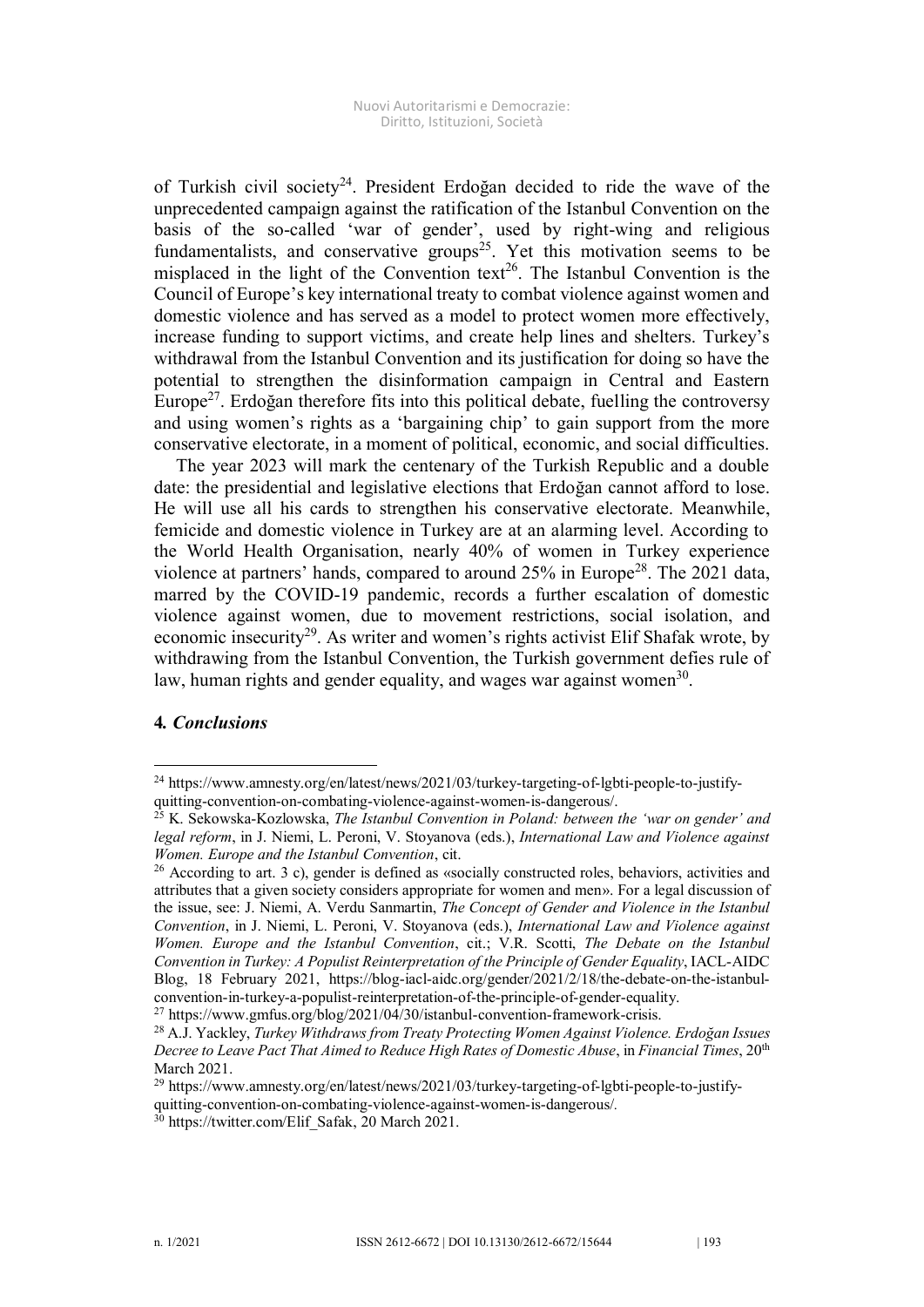During the plenary session of the European Parliament, which opened on 26 April, the President of the European Commission Ursula von der Leyen commented on the meeting between the EU and Turkey held on 6 April (dominated by the controversy that arose following the sofa-gate) $31$ . Von der Leyen's speech was an opportunity to talk about the importance of the Istanbul Convention ('a groundbreaking legal text and an inspiring document'), and the revival of the values of equality and gender equality.

As also recalled by von der Leyen herself, ten years after the birth of this important treaty, even in Europe some countries have not yet ratified the Convention, as well as the EU itself as a whole:

I used the meeting in Ankara to reiterate my deep concerns about Turkey withdrawing from the Convention. The withdrawal of one of the founding members of the Council of Europe is a terrible signal. To be credible, however, we must not only criticise others. To be credible, we also have to act at home […]. Several EU Member States have still not ratified the Convention. And others are thinking about quitting. This is not acceptable. Violence against women and children is a crime. We must call it a crime and it must be punished as such. This is why I want the EU itself to join the Istanbul Convention. This remains a priority for my Commission<sup>32</sup>.

For the European Union, defending women's rights and fighting violence in all its forms is a battle of civilisation, which does 'not only concern the status of women, but the status of democracy<sup>33</sup> and the most authentic essence of European values, in search of a form of interaction that is participatory, inclusive, and oriented towards the aspiration of an 'open society'. A society in which everyone – regardless of race, nationality, gender, or sexual orientation – can enjoy the benefits of freedom.

Erdoğan's choice has added a further element of confrontation with and distrust of Europe. However, the battle of Turkish women is also a European battle, in which the role and participation of civil society is crucial. Civil society groups remain an important component of democratic resilience and the EU should support prodemocracy movements in the face of authoritarianism.

In recent years, the EU has focused on maintaining interest-based relations with Turkey, centred on migration, the economy, and foreign and security policy. However, a sustainable positive agenda should include not only interest-driven issues, but also rule-based relationships and societal dimensions that consider the

<sup>&</sup>lt;sup>31</sup> 'Sofa-gate' is the diplomatic incident that relegated the President of the Commission Ursula von der Leyen to the sofa, while the President of the European Council Charles Michel took a seat next to the Turkish leader Erdoğan. See: A.J. Yackley, M. Peel, *EU-Turkey in Blame Game Over 'Sofa Gate' After Ursula Von Der Leyen Left Standing. Dispute Over Protocol Prompts Charges of Sexism at Meeting*, in *Financial Times*, 8 April 2021.

<sup>32</sup> https://ec.europa.eu/commission/presscorner/detail/en/SPEECH\_21\_1965.

<sup>33</sup> *Ibidem.*